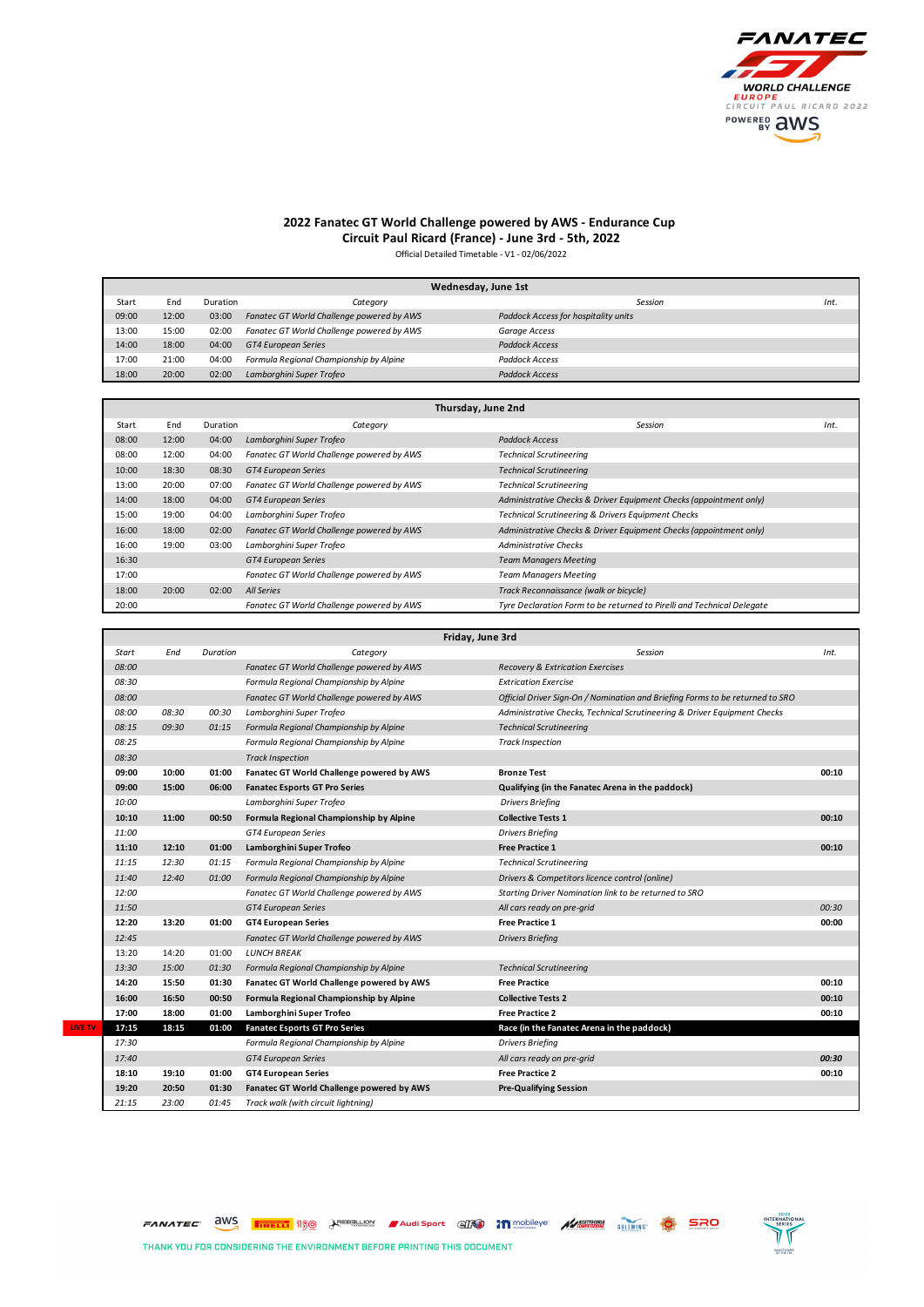

|                                  | Saturday, June 4th   |       |          |                                                                                        |                                                                                     |                   |
|----------------------------------|----------------------|-------|----------|----------------------------------------------------------------------------------------|-------------------------------------------------------------------------------------|-------------------|
|                                  | Start                | End   | Duration | Category                                                                               | Session                                                                             | Int.              |
|                                  | 08:10                |       |          | Formula Regional Championship by Alpine                                                | <b>Track Inspection</b>                                                             |                   |
|                                  | 08:15                |       |          | <b>Track Inspection</b>                                                                |                                                                                     |                   |
|                                  | 08:20                |       |          | FCY / SC exercise                                                                      |                                                                                     |                   |
|                                  | 08:35                |       |          | Formula Regional Championship by Alpine                                                | Tyre Parc Fermé opening                                                             |                   |
|                                  | 08:45                | 09:05 | 00:20    | Lamborghini Super Trofeo                                                               | <b>Qualifying 1</b>                                                                 | 00:10             |
|                                  | 09:15                | 09:35 | 00:20    | Lamborghini Super Trofeo                                                               | <b>Qualifying 2</b>                                                                 | 00:10             |
|                                  | 09:15                |       |          | Formula Regional Championship by Alpine                                                | Cars ready on pre grid                                                              | 00:30             |
| $\mathcal{L}_{\mathcal{F}}$<br>♦ | 09:45                | 10:00 | 00:15    | Formula Regional Championship by Alpine                                                | Qualifying 1 (Group A)                                                              | 00:05             |
|                                  | 10:05                | 10:20 | 00:15    | Formula Regional Championship by Alpine                                                | <b>Qualifying 1 (Group B)</b>                                                       | 00:10             |
|                                  | 10:00<br>10:30       | 10:50 | 00:20    | GT4 European Series                                                                    | All Cars ready on pre-grid                                                          | 00:30<br>00:10    |
| <b>UNCH</b>                      | 11:00                | 11:20 | 00:20    | <b>GT4 European Series</b><br><b>GT4 European Series</b>                               | <b>Qualifying 1</b><br><b>Qualifying 2</b>                                          | 00:10             |
|                                  | 11:30                | 11:45 | 00:15    | Fanatec GT World Challenge powered by AWS                                              | <b>Qualifying 1</b>                                                                 | 00:07             |
|                                  | 11:52                | 12:07 | 00:15    | Fanatec GT World Challenge powered by AWS                                              | Qualifying 2                                                                        | 00:08             |
|                                  | 12:15                | 12:30 | 00:15    | Fanatec GT World Challenge powered by AWS                                              | <b>Qualifying 3</b>                                                                 | 00:00             |
|                                  | 12:30                | 13:30 | 01:00    | <b>LUNCH BREAK</b>                                                                     |                                                                                     | 00:25             |
|                                  | 12:35                | 13:20 | 00:45    | <b>VIP LAPS</b>                                                                        |                                                                                     |                   |
|                                  | 13:00                |       |          | Fanatec GT World Challenge powered by AWS                                              | Starting Driver Nomination link to be returned to SRO                               |                   |
|                                  | 13:20                |       |          | Lamborghini Super Trofeo                                                               | Cars ready on pre-grid                                                              | 00:10             |
|                                  | 13:30                |       |          | Lamborghini Super Trofeo                                                               | <b>VIP Grid Walk</b>                                                                | 00:05             |
|                                  | 13:35                |       |          | Lamborghini Super Trofeo                                                               | Pre-Start open                                                                      | 00:05             |
|                                  | 13:40                |       |          | Lamborghini Super Trofeo                                                               | Pre-Start closed / 10 min. board                                                    | 00:05             |
| L                                | 13:45                |       |          | Lamborghini Super Trofeo                                                               | 5 min. board - VIP Grid Walk ends                                                   | 00:02             |
| T<br>۷                           | 13:47                |       |          | Lamborghini Super Trofeo                                                               | 3 min. board                                                                        | 00:02             |
| E                                | 13:49:00             |       |          | Lamborghini Super Trofeo                                                               | 1 min. board                                                                        | 00:00:45          |
|                                  | 13:49:45             |       |          | Lamborghini Super Trofeo                                                               | 15 sec. board                                                                       | 00:00:15          |
| V                                | 13:50<br>13:55       | 14:45 | 00:50    | Lamborghini Super Trofeo<br>Lamborghini Super Trofeo                                   | Green Flag / Start of Formation Lap<br>Race 1 (rolling start, 50 minutes)           | 00:05<br>00:30    |
|                                  | 14:50                |       |          | Lamborghini Super Trofeo                                                               | Podium                                                                              |                   |
|                                  | 14:28                |       |          | Formula Regional Championship by Alpine                                                | Cars ready on pre grid                                                              | 00:27             |
|                                  | 14:55                |       |          | Formula Regional Championship by Alpine                                                | Pit Lane open                                                                       | 00:06             |
|                                  | 15:01                |       |          | Formula Regional Championship by Alpine                                                | Signal Pit Lane closes in 2 min.                                                    | 00:02             |
|                                  | 15:03                |       |          | Formula Regional Championship by Alpine                                                | Pit Lane closed                                                                     | 00:02             |
|                                  | 15:05                |       |          | Formula Regional Championship by Alpine                                                | 5 min. board (Safety Car goes to stand-by position)                                 | 00:02             |
| ï                                | 15:07                |       |          | Formula Regional Championship by Alpine                                                | 3 min. board                                                                        | 00:02             |
| ٧<br>E                           | 15:09:00             |       |          | Formula Regional Championship by Alpine                                                | 1 min. board                                                                        | 00:00:45          |
|                                  | 15:09:45             |       |          | Formula Regional Championship by Alpine                                                | 15 sec. board                                                                       | 00:00:15          |
|                                  | 15:10                |       |          | Formula Regional Championship by Alpine                                                | Green Flag / Formation Lap                                                          | 00:05             |
|                                  | 15:15                | 15:47 | 00:32    | Formula Regional Championship by Alpine                                                | Race 1 (standing start, 30 minutes + 1 lap)                                         | 00:33             |
|                                  | 15:54                |       |          | Formula Regional Championship by Alpine                                                | Podium (1st-2nd-3rd + 1st "Rookie" + 1st Team)                                      |                   |
|                                  | 15:45                |       |          | <b>GT4 European Series</b>                                                             | All Cars ready on pre-grid                                                          | 00:15             |
|                                  | 16:00                |       |          | GT4 European Series                                                                    | Pre-Grid and Pitlane Open                                                           | 00:05             |
|                                  | 16:05<br>16:10       |       |          | <b>GT4 European Series</b><br>GT4 European Series                                      | 10 min. board<br>Pitlane Closed - 5 min. board - Safety Car 1 lap to start position | 00:05<br>00:02    |
|                                  | 16:12                |       |          | <b>GT4 European Series</b>                                                             | 3 min. board                                                                        | 00:02             |
| ٧                                | 16:14:00             |       |          | <b>GT4 European Series</b>                                                             | 1 min. board                                                                        | 00:00:45          |
|                                  | 16:14:45             |       |          | GT4 European Series                                                                    | 15 sec. board                                                                       | 00:00:15          |
|                                  | 16:15                |       |          | GT4 European Series                                                                    | Green Flag / Formation lap                                                          | 00:05             |
| ٧                                | 16:20                | 17:20 | 01:00    | <b>GT4 European Series</b>                                                             | Race 1 (rolling start, one hour)                                                    | 00:40             |
|                                  | 17:25                |       |          | GT4 European Series                                                                    | Podium                                                                              |                   |
|                                  | 16:37                |       |          | Formula Regional Championship by Alpine                                                | Tyre Parc Fermé                                                                     |                   |
|                                  | 17:25                |       |          | Fanatec GT World Challenge powered by AWS                                              | VIP Grid Walk & Grid presentation on track                                          | 00:05             |
|                                  | 17:30                |       |          | Fanatec GT World Challenge powered by AWS                                              | Pit lane opens                                                                      | 00:08             |
|                                  | 17:38                |       |          | Fanatec GT World Challenge powered by AWS                                              | Pit lane closes in 2 minutes                                                        | 00:02             |
|                                  | 17:40                |       |          | Fanatec GT World Challenge powered by AWS                                              | Pit Lane closes                                                                     | 00:05             |
|                                  | 17:45                |       |          | Fanatec GT World Challenge powered by AWS                                              | 10 min. board - National Anthem & Grid Walk ends                                    | 00:05             |
|                                  | 17:50                |       |          | Fanatec GT World Challenge powered by AWS                                              | 5 min. board - Grid presentation material removed                                   | 00:02             |
| ı<br>۷                           | 17:52                |       |          | Fanatec GT World Challenge powered by AWS<br>Fanatec GT World Challenge powered by AWS | 3 min. board                                                                        | 00:02<br>00:00:45 |
| E                                | 17:54:00<br>17:54:45 |       |          | Fanatec GT World Challenge powered by AWS                                              | 1 min. board<br>15 sec. board                                                       | 00:00:15          |
| т                                | 17:55                |       |          | Fanatec GT World Challenge powered by AWS                                              | Green Flag / Formation lap                                                          | 00:05             |
| v                                | 18:00                | 00:00 | 06:00    | Fanatec GT World Challenge powered by AWS                                              | Race (rolling start, six hours)                                                     |                   |
|                                  | 00:10                |       |          | Fanatec GT World Challenge powered by AWS                                              | Podium                                                                              |                   |
|                                  |                      |       |          |                                                                                        |                                                                                     |                   |

FANATEC aws **TRELL** 150 **JAREBULLION** And Sport and **in** mobileye **All and All and SRO** 

THANK YOU FOR CONSIDERING THE ENVIRONMENT BEFORE PRINTING THIS DOCUMENT